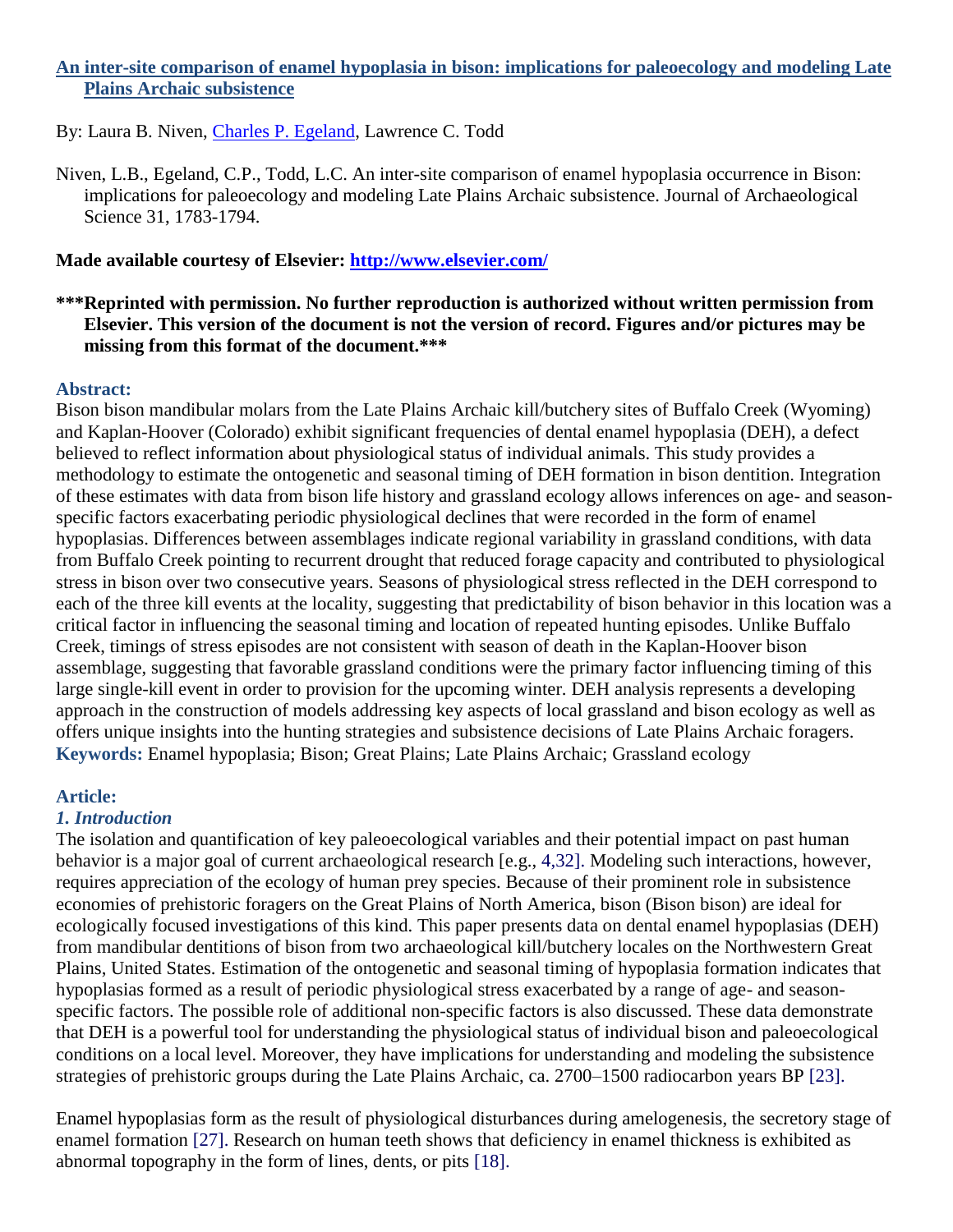The exact origin of enamel defects is unclear, but a number of factors might be involved, including nutritional deficiency, psychological stress, infectious disease and ingestion of toxins [27,28,43,47]. Excessive amounts of fluoride can also lead to abnormal enamel formation in a number of domestic and wild ungulates [52,53]. Deficiencies of vital minerals such as iodine, selenium and sodium appear to have negatively affected the overall health of now extinct megaherbivores [34,41]. Although it is not clear whether these mineral deficiencies are manifested in tooth defects, the possibility merits further investigation [45].

Regardless of exact etiology, it is important to realize that enamel defects are often the result of "combinations" of factors and physiological processes" [27, p. 74]. Goodman and Rose [27, pp. 73–74] propose that in order for defects like hypoplasias to form, disruption of enamel growth must surpass a "threshold level" brought on by these combined influences. For example, an individual affected by physiological stress is faced with an additional stressor, such as weaning, an outbreak of disease, or seasonal decline in environmental conditions, after which the threshold is surpassed and enamel defects form. In this paper, we refer to physiological stress as a cause, while additional factors are considered triggers.

Establishing the causes and triggers behind DEH in bison requires an evaluation of multiple themes. Physiological stressors specific to age are easier to discern, thanks to a rich body of knowledge on bison life history [e.g., 3,38]. However, factors relating to season or disease are more difficult to infer and directly associate with DEH formation due to a lack of research in these areas. Therefore we propose a set of working hypotheses based on bison biology and ethology, Great Plains paleoecology (past and present), and hypoplasia studies on other mammals.

Most of what is known about DEH comes from extensive research on modern and fossil human and non-human primate dentition [e.g., 26–28,35,37,46,54], though it has also been identified in suids [13,14], Miocene and Pleistocene rhinoceros [5,39] and Pliocene and modern giraffe [20,21]. While documented cases are rare in bison, notable amounts have been observed on a small number of archaeological bison assemblages from the Northwestern Plains region, including Casper, Wyoming [63], Ayers-Frazier, Montana [8] and Henry Smith, Montana [64]. Wilson's [64] pioneering work with the Henry Smith assemblage revealed a wealth of paleoenvironmental insights that could be gained by studying DEH in bison.



Fig. 1. Map of Great Plains area of the United States, showing location of the Buffalo Creek and Kaplan-Hoover sites.

### **2. Materials and methods**

### *2.1. Archaeological sites and history of investigations*

The sample in this study derives from two Late Plains Archaic bison kill/butchery locales from the Northwestern Plains (Fig. 1). The Buffalo Creek site is located on the western edge of the Powder River Basin, an area encompassing portions of southeastern Montana and northeastern Wyoming. Characterized by expanses of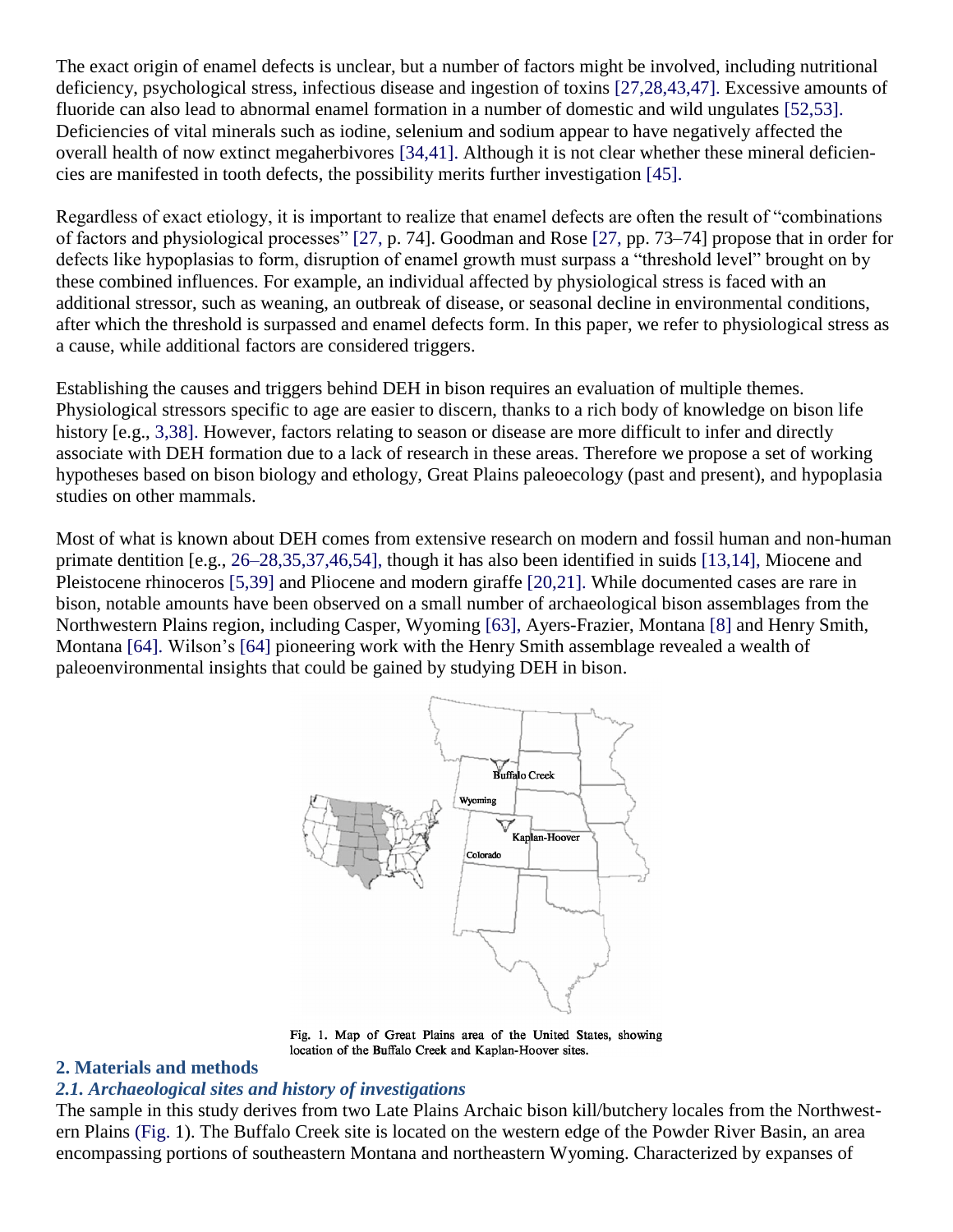shortgrass prairie interspersed with buttes, escarpments and arroyos, the Powder River Basin region was excellent habitat for bison in the past, as reflected in an archaeological record rich with bison kill localities [23]. Excavations at Buffalo Creek were undertaken in two campaigns in 1962 and 1971–1972 [2,23]. Buffalo Creek is located in an arroyo near a spring. Bison were maneuvered into a nearby ravine, run into the head of the arroyo and subsequently killed. Evidence of post-holes in the bonebed indicates that the arroyo may have been modified by a corral structure, a common procurement tactic used at numerous bison kills in the region [23, pp. 195–197]. Charcoal yielded radiocarbon dates of  $2460 \pm 140$  and  $2600 \pm 200$  BP [23, p. 34].

The Kaplan-Hoover site is located near the town of Windsor, Colorado, and situated on the floodplain of the Cache la Poudre River, within an arroyo 0.8 km south of the current river channel. Modifications due to housing developments and gravel quarrying make characteristics of the paleo-landscape difficult to infer; however, like Buffalo Creek, Kaplan-Hoover is located within an area conducive to the movements of large migratory populations of bison. The site was discovered in 1997, and excavation and analysis are currently ongoing under the direction of the Department of Anthropology, Colorado State University [59]. Kaplan-Hoover also represents an arroyo trap into which animals were herded and subsequently dispatched. No evidence of postholes has yet been uncovered, although the use of this procurement tactic remains a possibility. Radiocarbon dates obtained from bone collagen and charcoal indicate an age of  $2724 \pm 35$  BP [59, p. 133]. To date, Kaplan-Hoover is the largest single-event Late Plains Archaic bison kill on the northern Great Plains.

## *2.2. The bison dentitions*

In addition to documentation of DEH, analysis of the Buffalo Creek and Kaplan-Hoover bison dentitions involved estimation of age and season of death. This information is critical for evaluating the causes and implications of DEH as well as the interpretation of Late Plains Archaic subsistence strategies. Determining age and season of death from bison molars is based on predictable and systematic tooth eruption schedules in addition to differential wear patterns, originally using modern samples of known ages [e.g., 24]. The methodology employed in analyzing the Buffalo Creek and Kaplan-Hoover bison molars follows Todd et al. [58]. Only mandibular dentitions were considered since the methodology is much less developed for maxillary molars. Although the Kaplan-Hoover assemblage contained several articulated or nearly articulated crania with both sets of mandibular and maxillary teeth, these specimens have not yet been examined for DEH since they were recovered during excavations after this study was completed. Examination of these molar sets would be worthwhile, as this assemblage offers a unique opportunity to further test the hypothesis that all simultaneously forming teeth similarly record metabolic stress in the form of DEH [13]. In support of this hypothesis thus far is a set of five associated mandibular teeth in the Henry Smith bison assemblage, all exhibiting DEH [64, p. 207].

For Buffalo Creek, a total of 290 mandibular molars representing a minimum number of 85 individual bison were analyzed for season of death [44]. Most specimens were complete tooth rows, in some cases with bilateral mates, although isolated molars were also included in the study. Tooth eruption and wear indicate that a minimum of three kill events took place at the site: (1) spring–early summer, (2) late fall–winter, and (3) midlate winter. It is not clear whether these kills occurred during one year or over multiple years.

The Kaplan-Hoover season of death study involved a total of 249 molars. The majority of specimens were in complete or nearly complete tooth rows; isolated molars were also included. Based on crania, the site contains a minimum of 44 animals. However, because the site is currently under excavation, this number should be viewed as a gross underestimate; there may be as many as 200 animals present [59]. Dental evidence suggests the site represents a single-kill event that occurred in late summer/early fall.

# *2.3. Methods*

Estimating the age and season in which each hypoplasia developed requires the developmental sequence of enamel for each tooth be known. A schedule of monthly incremental enamel growth until formation of the CEJ (cemento-enamel junction) was established using a sample of 75 modern bison mandibles of known age from different sexes and body sizes (Fig. 2). Most of the comparative B. bison sample used here is housed in the University of Wyoming, Department of Anthropology Zooarchaeological collection and includes individuals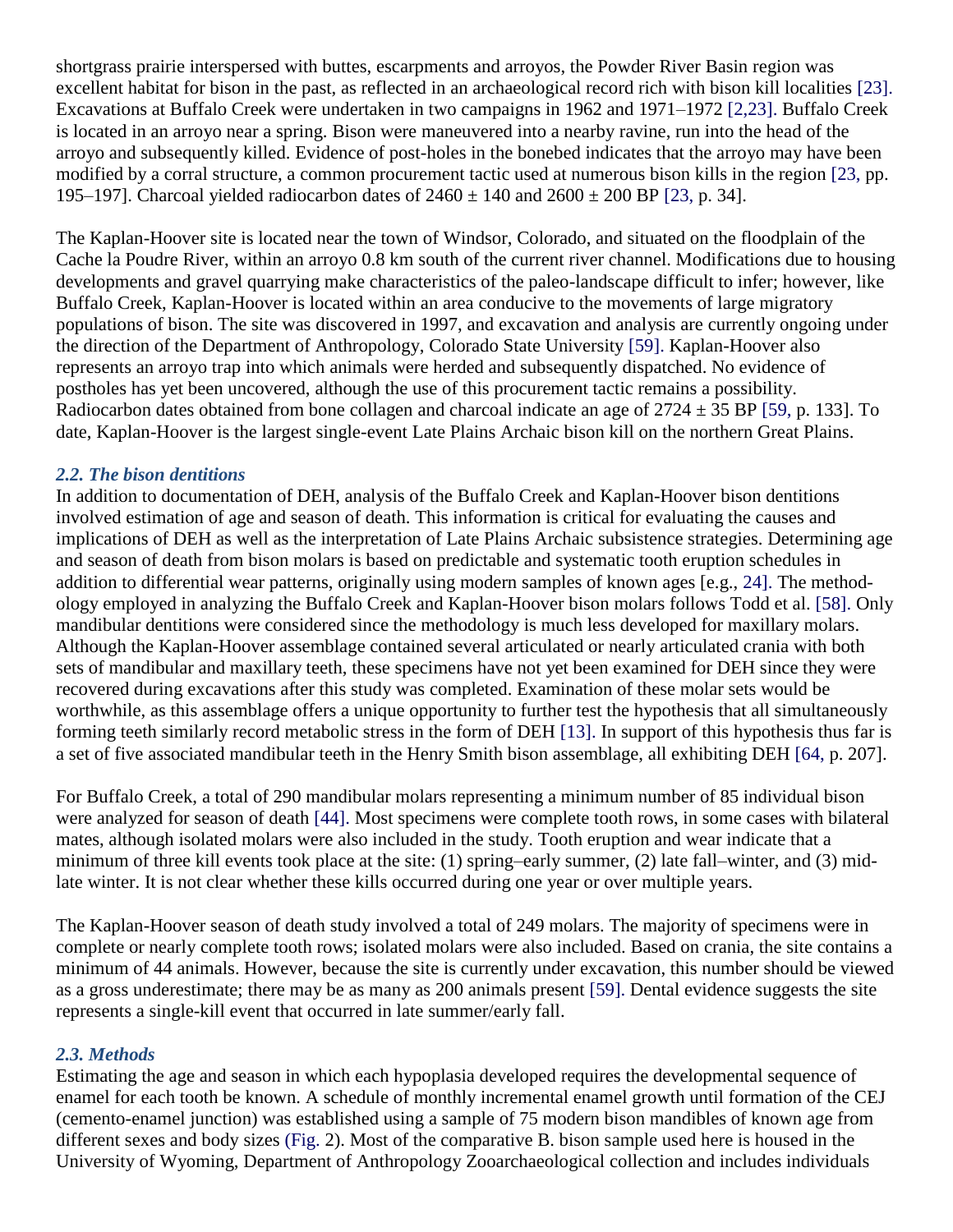ranging from a fetal specimen that died two months prior to birth (Fig. 2: B0358), five individuals that died approximately one month prior to calving, 11 individuals that died at calving (e.g., Fig. 2: 8206B), and a series of additional older, dentally immature specimens (e.g., Fig. 2: B0357). A group of 40 individuals from a commercial bison herd which were all slaughtered at 19.5 months of age was also examined (e.g., Fig. 2: BP4L). Radiographs were made of each specimen used in this study, and measurements of dental development taken directly from the image. As illustrated by Fig. 3, although the range in crown heights for the 40, 19.5 month old individuals is nearly 20 mm, the standard deviation is 4.5 mm. The rate of dental development in this group of bison very closely approximates that reported by Brown et al. [6] for a much larger sample ( $n = 869$ ) of domestic cattle.



Fig. 2. Radiographs of Bison bison mandibles showing dental development from late term fetal (B0358 at two months short of term) to nearly two years of age (BP42L).



67.504.0

Se 0.67.5

The pattern of dental development for bison permanent mandibular teeth is summarized in Table 1. About half the  $M_1$  forms in utero, with formation of the CEJ occurring approximately three months after birth. The  $M_2$  bud is visible in radiographs beginning around two months of age and the CEJ forms at 13 months. The crown of  $M_3$ begins forming at nine and is completed at 24 months.

In the majority of cases during examination, DEH was clearly visible on the Buffalo Creek and Kaplan-Hoover bison molars without the aid of magnification. When necessary,  $10\times$  magnification was used. Each hypoplasia was measured from its lowest point to the CEJ, to the nearest 10th of a millimeter. A similar technique was applied to suid molars [13] and by anthropologists on human teeth [18,26]. In the case of dents or pitting, the center of the hypoplastic area was used as a measuring point. A number of specimens exhibited multiple defects and in such cases, each was considered independently.

Dividing the monthly amount of enamel growth by the distance between hypoplasia and CEJ provides an estimate of how many months prior to CEJ formation the DEH developed. These estimates are then correlated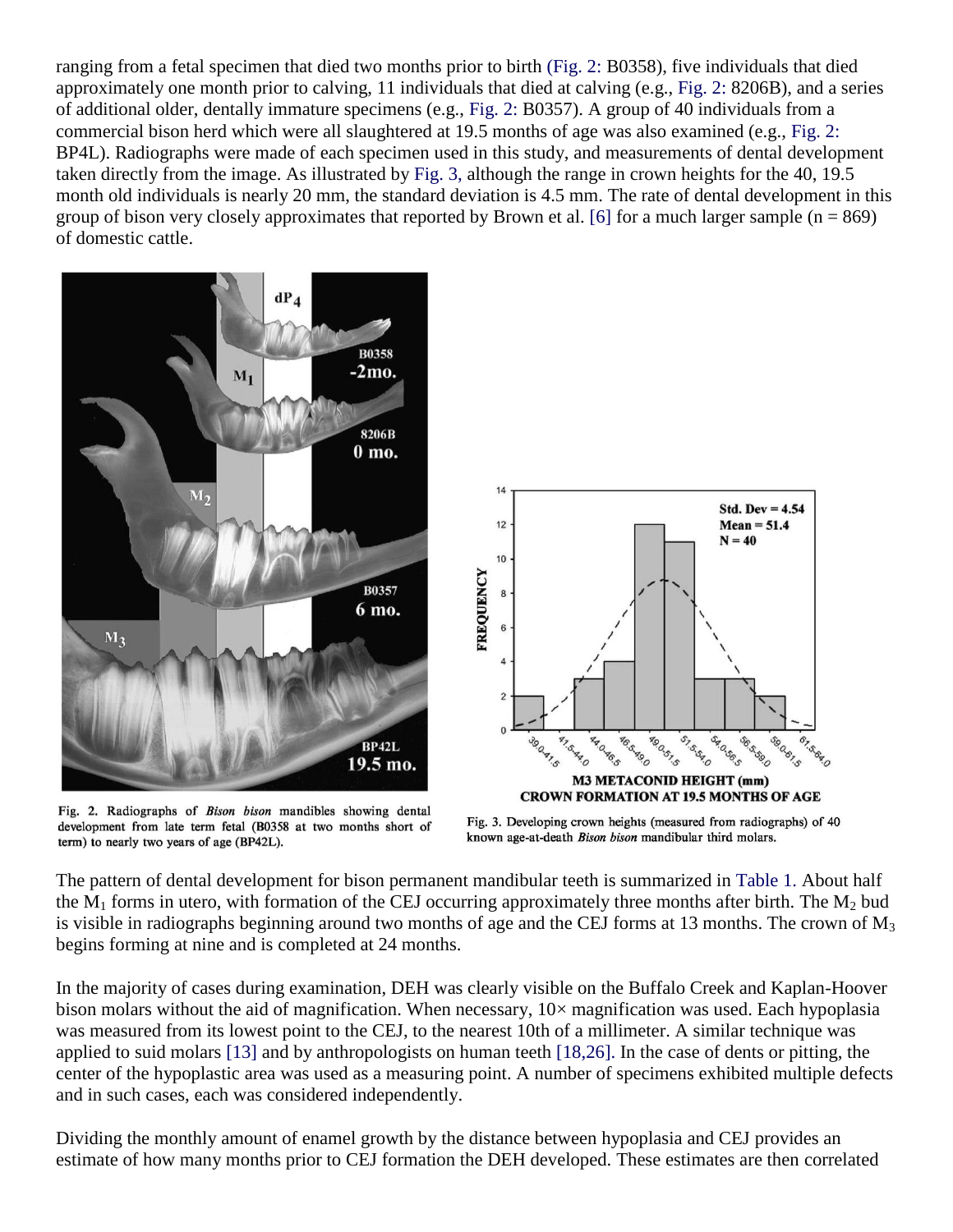with the nearest month, providing age of the individual and season in which the defect formed. Once an analyst is familiar with the morphology of DEH in bison molars, this technique is easy to apply to the assemblage under study and can be duplicated by multiple analysts.

| Table 1 |  |
|---------|--|
|         |  |

| Schedule of crown and root formation on bison teeth (based on sample |  |  |
|----------------------------------------------------------------------|--|--|
| of 35 modern bison ( <i>Bison bison</i> ) mandibles of known age)    |  |  |

| Enamel growth  |  |
|----------------|--|
| per month (mm) |  |
| nd             |  |
| nd             |  |
| nd             |  |
| 7.8            |  |
| 5.1            |  |
| 4.1            |  |
|                |  |

<sup>a</sup> In utero, from ca. two months prior to birth.

Table 2

Number of bison molars examined for DEH, affected by DEH, and minimum number of individuals (MNI) affected by DEH from Buffalo Creek and Kaplan-Hoover (expressed as number and percent)

|                     | <b>Buffalo Creek</b> | Kaplan-Hoover |
|---------------------|----------------------|---------------|
| Molars examined     | 127                  | 249           |
| Affected molars (%) | 41(32.3)             | 35(14.1)      |
| Affected MNI        | 31                   | 20            |



Fig. 4. Example of linear form of dental enamel hypoplasia (DEH) on bison left  $M_2$  from Buffalo Creek. Affected area marked by white frame; two well-defined, horizontal hypoplasias are clearly visible. Right: close-up of affected area.

### **3. Results**

### *3.1. Buffalo Creek*

A total of 127 molars were examined<sup>1</sup> with 41 (32.3%) exhibiting DEH in some form. A minimum of 31 individuals were affected (Table 2). Linear DEH is the most common form on the Buffalo Creek molars, appearing as one or more lines across one or both cusps (Fig. 4). Dented, pitted and "patchy" hypoplasias are also present. All affected Buffalo Creek molars exhibit hypoplasias on the buccal aspect, several occur in combination with the lingual aspect (Table 3). Location of DEH is consistent among all teeth regardless of their ontogenetic development, supporting arguments by dental anthropologists that DEH is not randomly distributed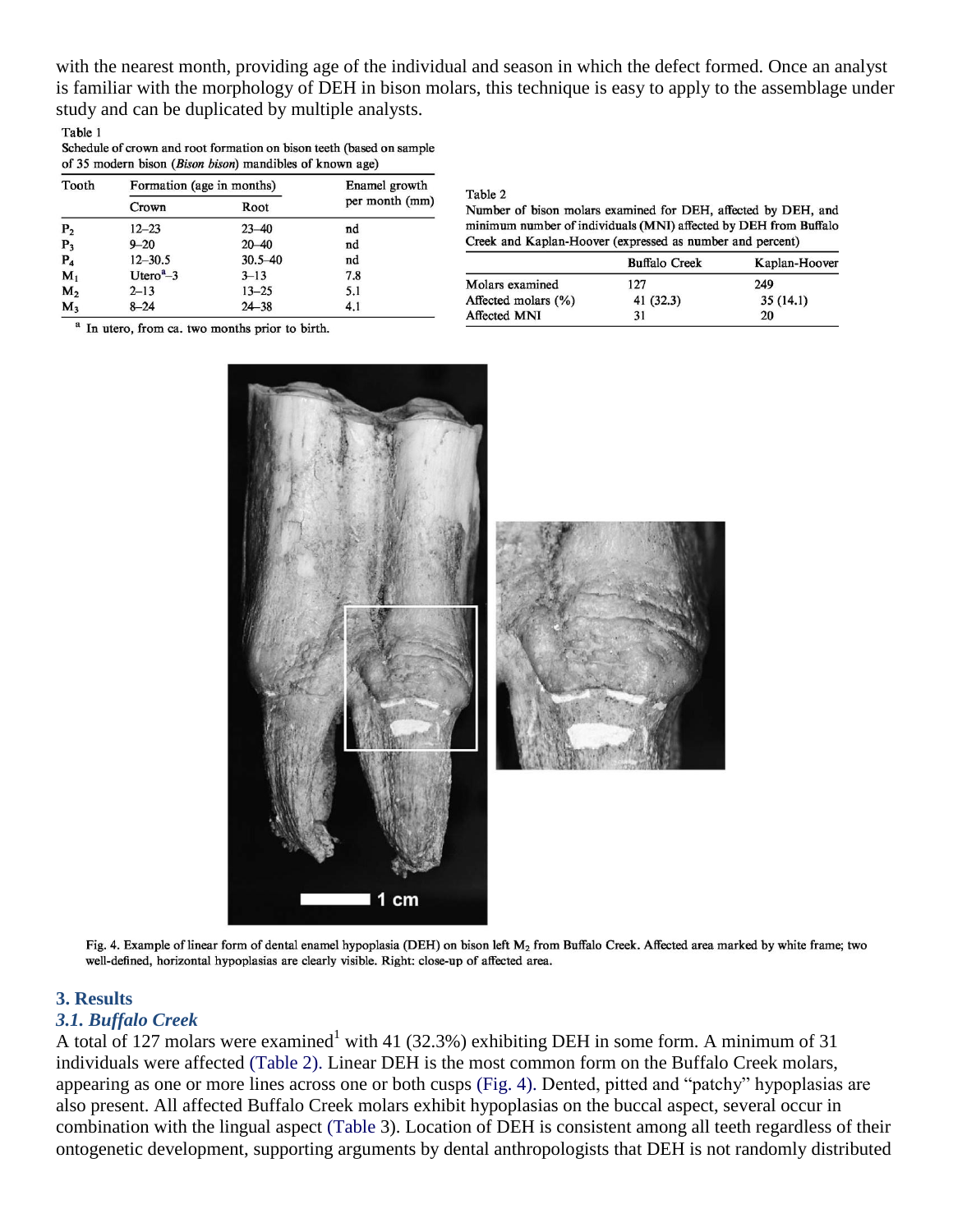among areas of molars [26, p. 487]. The presence of DEH is also quantified by molar, indicating that  $M_1s$  and  $M<sub>2</sub>s$  were clearly more affected than  $M<sub>3</sub>s$  (Table 4). DEH formed on the  $M<sub>1</sub>$  when individuals were two to three month old (summer),  $M_2$  at 10–13 months (late winter–early spring), and  $M_3$  at 21–23 months of age (late winter–early spring). Several sets of  $M_2-M_3$  reflect DEH formation occurring over two consecutive years, during the same season.

# *3.2. Kaplan-Hoover*

Of the 249 molars examined, 35 (14.1 %) exhibit one or more hypoplasias, representing a minimum of 20 affected individuals (Table 2). In contrast to Buffalo Creek, the most common manifestation of DEH at Kaplan-Hoover is dented enamel, although a linear form is also present in a few specimens. In addition, DEH is distributed more equally on the buccal and lingual aspects (Table 3). Similar to Buffalo Creek,  $M_1s$  were affected with the highest frequency, followed by  $M_2s$  and  $M_3s$  (Table 4). Kaplan-Hoover DEH developed in four peaks:  $M_1$  from two months prior to birth to around the time of birth (late winter–early spring), two to three months (summer),  $M_2$  at 10–13 months (late winter–early spring), and  $M_3$  at 20–23 months of age (late winter– early spring). Age and seasonality estimates of DEH formation for both samples are presented in Table 5 and Fig. 5. In conjunction with information drawn from bison life history and grassland ecology, these estimates provide the basis for inferring specific stressors contributing to DEH formation.

#### Table 3

Number of DEH on bison molars quantified by crown aspect for Buffalo Creek and Kaplan-Hoover

| Crown aspect             | <b>Buffalo Creek</b><br>n(%) | Kaplan-Hoover<br>n(%) | Table 4<br>Quantification by tooth of DEH on bison molars from Buffalo Creek<br>$(n = 41)$ and Kaplan-Hoover $(n = 35)$ |               |                        |               |
|--------------------------|------------------------------|-----------------------|-------------------------------------------------------------------------------------------------------------------------|---------------|------------------------|---------------|
| <b>Buccal</b><br>Lingual | 41 (100)<br>0(0.0)           | 19(54.3)<br>12(34.3)  |                                                                                                                         | $M_1$<br>n(%) | M <sub>2</sub><br>n(%) | $M_3$<br>n(%) |
| $Buccal$ + lingual       | 5(12.2)                      | 4(11.4)               | <b>Buffalo Creek</b>                                                                                                    | 13(31.7)      | 21(51.2)               | 7(17.1)       |
| Total affected molars    | 41                           | 35                    | Kaplan-Hoover                                                                                                           | 18(51.4)      | 13(37.1)               | 4(11.4)       |

# **4. Inferences of physiological stress**

We hypothesize that an interplay of factors was behind DEH formation in the Buffalo Creek and Kaplan-Hoover bison molars. If the underlying cause of DEH was physiological stress, then a variety of triggers might have been responsible for surpassing the threshold level when tooth defects developed. We propose a series of age-, season-, and non-specific factors that might have acted as triggers.

# *4.1. Age-specific physiological stress*

A large portion of DEH developed on  $M_1s$  from Kaplan-Hoover just before or coincident with the birthing pulse in late April–early May [3]. These defects may be linked to reproductive costs on the mother or the trauma of birth on the calf. Generally, female ungulates with suitable fat stores have higher reproductive success: pregnancy is less costly to them, calves have higher birth weight, and survival rate of calves to weaning age increases [10,19]. Since female bison are often nutritionally stressed in late spring [56], reproductive cost would be higher and presumably could affect a calf prenatally or neonatally.

A correlation between birth or neonatal stress and hypoplasias has been proposed in humans [50,55] and might be applicable to other mammals; for example, in their early study of enamel hypoplasias Sarnat and Schour [50, pp. 67–68] noted that two-thirds of DEH in their sample formed during the weeks (up to 12) just after birth, as a result of "postnatal adjustment." Formation of DEH at two to three months of age on the Buffalo Creek  $M_1s$ might be attributed to changes associated with infancy.

Bison calves wean at approximately nine months of age [38] and the associated dietary shift is likely responsible for DEH formation on some  $M_2$ s in both assemblages (Table 5 and Fig. 5). DEH has been frequently associated with weaning in humans [28,42,46; but see 51] as well as in pigs [14], giraffe [20,21], and fossil rhinoceros [39].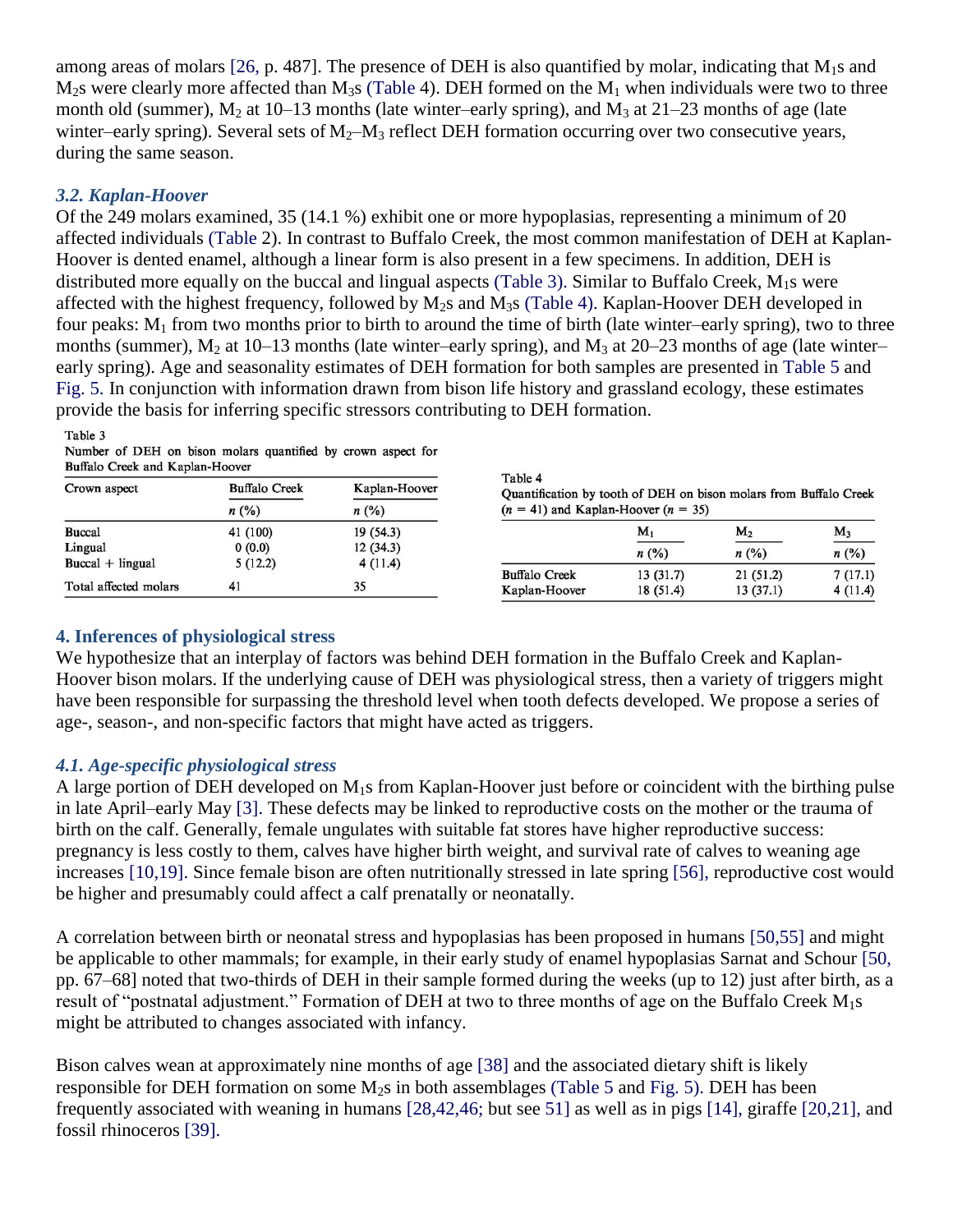#### Table 5

Estimated age and season of formation of each hypoplasia on bison molars from Buffalo Creek and Kaplan-Hoover, expressed as number and percent

|           | <b>Buffalo Creek</b><br>hypoplasias | $\frac{0}{2}$ | Kaplan-Hoover<br>hypoplasias | $\frac{0}{6}$ |
|-----------|-------------------------------------|---------------|------------------------------|---------------|
| $M_I$     |                                     |               |                              |               |
| February  | 0                                   | 0.00          | $\mathbf{1}$                 | 3.03          |
| March     | 0                                   | 0.00          | $\mathbf{1}$                 | 3.03          |
| April     | 0                                   | 0.00          | 8                            | 24.24         |
| May       | 0                                   | 0.00          | 0                            | 0.00          |
| June      | $\mathbf{1}$                        | 0.96          | 2                            | 6.06          |
| July      | 28                                  | 26.92         | $\overline{2}$               | 6.06          |
| М,        |                                     |               |                              |               |
| August    | 0                                   | 0.00          | 0                            | 0.00          |
| September | 0                                   | 0.00          | 0                            | 0.00          |
| October   | 0                                   | 0.00          | 0                            | 0.00          |
| November  | 0                                   | 0.00          | 0                            | 0.00          |
| December  | 0                                   | 0.00          | $\bf{0}$                     | 0.00          |
| January   | 0                                   | 0.00          | 0                            | 0.00          |
| February  | $\overline{c}$                      | 1.92          | 2                            | 6.06          |
| March     | 13                                  | 12.50         | 2                            | 6.06          |
| April     | 25                                  | 24.04         | 7                            | 21,21         |
| May       | 20                                  | 19.23         | $\overline{2}$               | 6.06          |
| $M_{3}$   |                                     |               |                              |               |
| June      | 0                                   | 0.00          | 0                            | 0.00          |
| July      | 0                                   | 0.00          | $\mathbf{1}$                 | 3.03          |
| August    | 0                                   | 0.00          | 1                            | 3.03          |
| September | 0                                   | 0.00          | 0                            | 0.00          |
| October   | 0                                   | 0.00          | 0                            | 0.00          |
| November  | $\mathbf{1}$                        | 0.96          | 0                            | 0.00          |
| December  | 3                                   | 2.88          | 1                            | 3.03          |
| January   | 6                                   | 5.77          | 1                            | 3.03          |
| February  | 0                                   | 0.00          | $\mathbf{1}$                 | 3.03          |
| March     | 5                                   | 4.81          | 1                            | 3.03          |
| April     | 0                                   | 0.00          | $\bf{0}$                     | 0.00          |
| May       | 0                                   | 0.00          | 0                            | 0.00          |
| Total     | 104                                 | 100.00        | 33                           | 100.00        |

Note: some molars exhibit more than one hypoplasia.

### *4.2. Season-specific physiological stress*

All M1s from Buffalo Creek, three  $M_1s$  and one  $M_3$  from Kaplan-Hoover developed DEH during the summer months (Table 5 and Fig. 5). Although the trigger or triggers are difficult to infer, it is possible that drought conditions were involved. Evidence shows that over the past 2000 years droughts on the Great Plains have ranged from five years to multidecadal in duration, in many cases surpassing the severity of those experienced during the 20th century [62,66]. Droughts of any significant length would impact productivity and quality of forage [11], reducing groundcover by as much as 65–90% [60] and thereby negatively affecting net primary forage production [33]. In addition, summer protein levels in many grasses decline beginning in late July, reaching a minimum in mid-August [48]. This in combination with drought may have exacerbated the conditions, since grasslands can undergo a lag-effect of several years in terms of drought recovery [33]. These conditions would have obvious dietary repercussions for local bison populations, especially for lactating cows, passing on nutritional stress to nursing calves that are less resistant to food stress [3]. In regard to the affected M1 s, below-average summer grazing in conjunction with stresses relating to infancy discussed above might have triggered DEH formation during newborn individuals' first summer.

While we believe there is a case for drought playing a role in physiological stress of the bison in question, additional lines of evidence would be ideal. For example, an unusual degree of polish or spalling of the teeth similar to what Wilson [64, pp. 217–218] noted on the Henry Smith sample. He attributed these traces to ingestion of grit with forage in drought conditions. The degree of spalling varied among samples, indicating fluctuations in aridity and poor forage. No such indications were documented on the Buffalo Creek or Kaplan-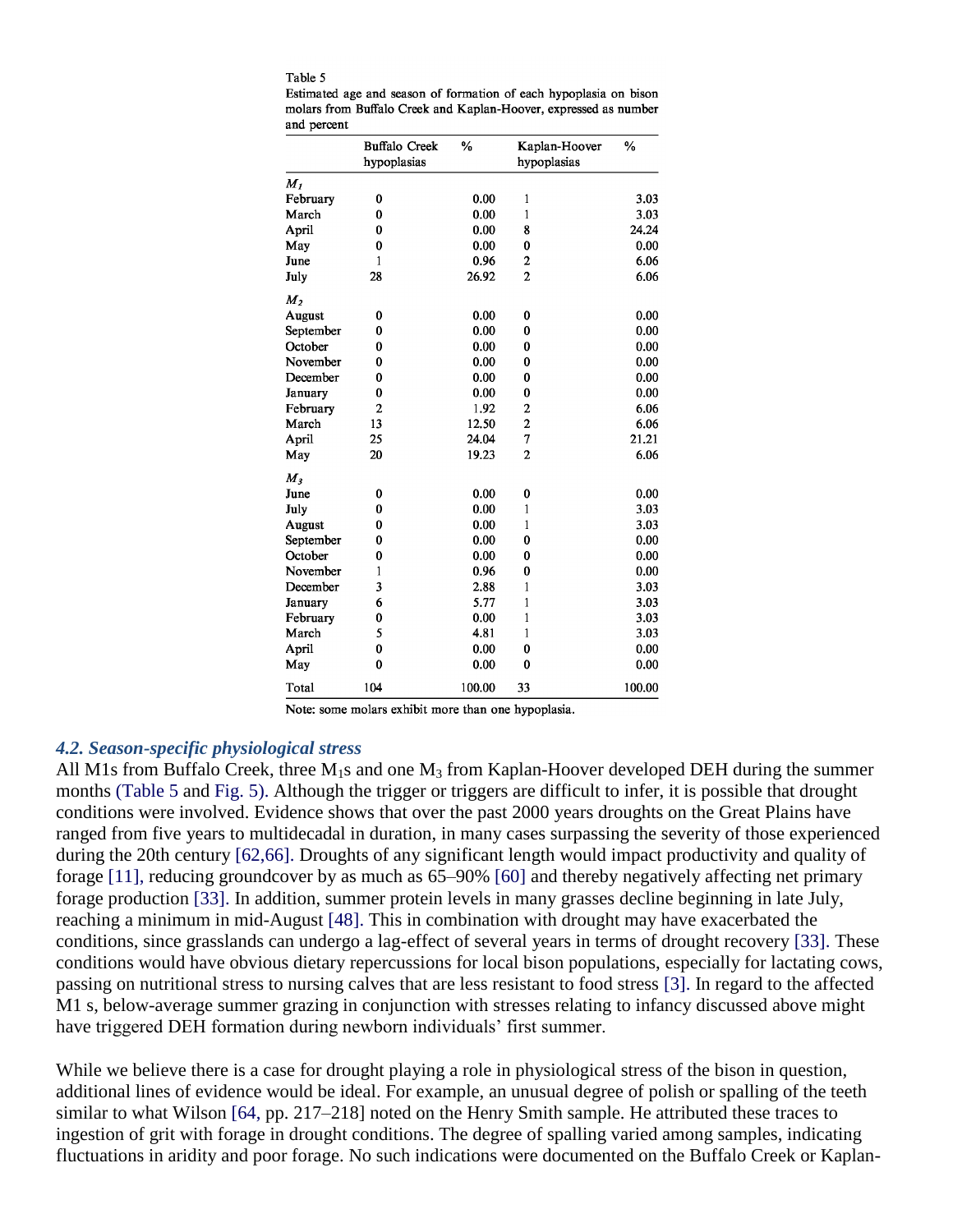Hoover teeth. Oxygen isotopic signatures have also shown a correlation between climate and hypoplasia formation in Miocene giraffe [21], demonstrating the potential of this avenue of research in hypoplasia studies. Late winter–early spring hypoplasia development seen on  $M_2$ s in both assemblages is likely associated with the normal decline in physical condition experienced by most ungulates at this time of year [56]. Winter severity during that specific year may have exacerbated the poor condition of bison, a trigger attributed to DEH in some of the Henry Smith bison [64,65].



Fig. 5. Chart illustrating the months in which dental enamel hypoplasia (DEH) formed on  $M_1-M_3$  from Buffalo Creek and Kaplan-Hoover. X-axis below each molar marks percent of hypoplasias occurring on that tooth.

Although most DEH on M3s from both assemblages formed slightly earlier in the year (mid-winter) compared to the M2s, stress recorded on M3s continued into late winter–early spring, suggesting a yearly cycle in which bison herds underwent periodic nutritional stress in this season.

### *4.3. Non-specific stressors*

Several additional stressors in combination with physiological stress could be involved in triggering hypoplasia formation. Whether their influence is age-specific is not clear, though correlation with season is possible.

Disease has been linked with some DEH formation in human teeth [27,50], suggesting a similar connection of the two in other mammals. A variety of diseases infect modern large ungulate populations, for example anthrax [15], brucellosis [3,7], tuberculosis [3,7], and others [e.g., 1] but less is known about their presence in fossil animals. To our knowledge, only tuberculosis has been confidently identified in Pleistocene bison [49], detected in erosive lesions in skeletal bone; however, its effects on bison tooth development are not yet known.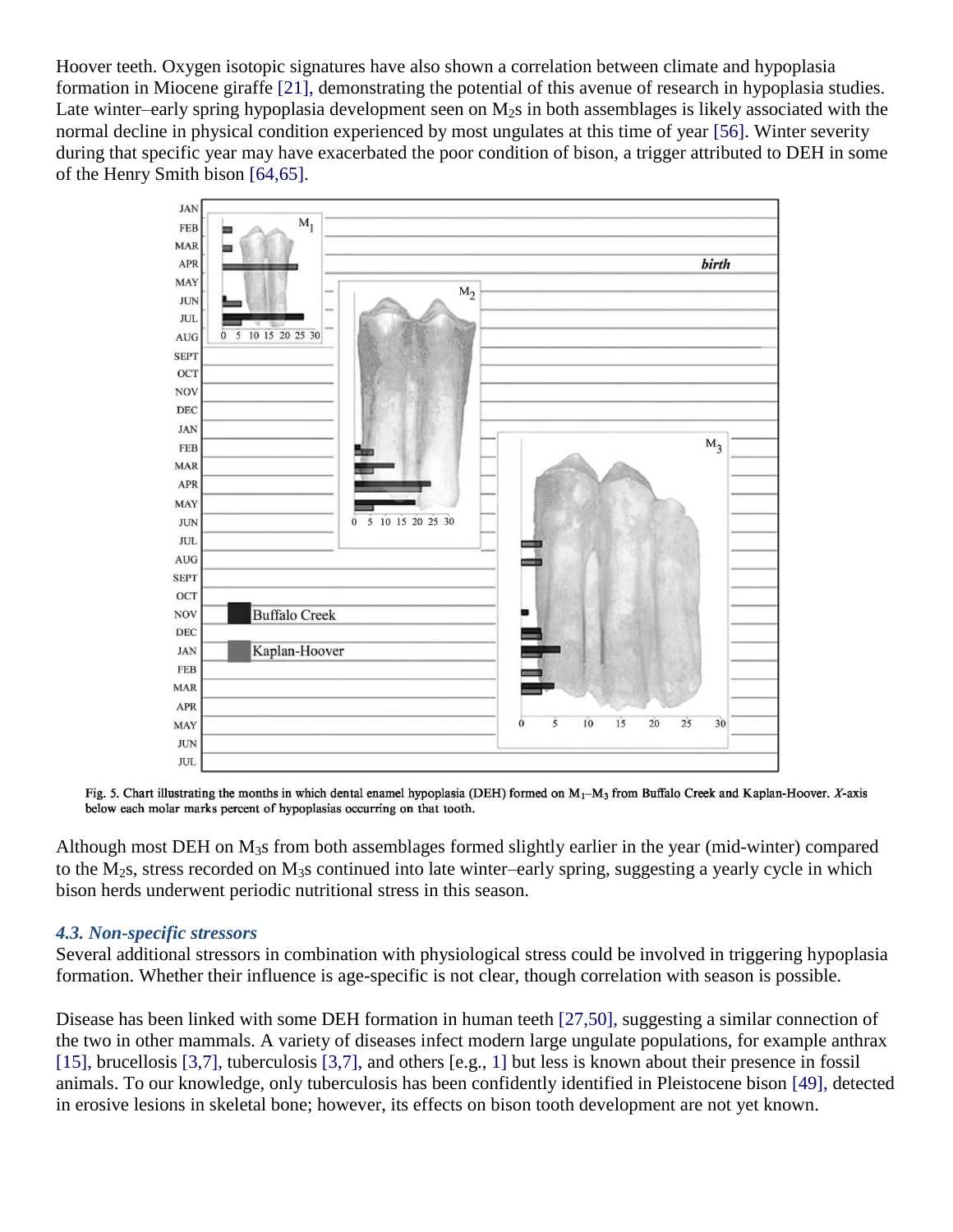Parasites also infect bison and other large ungulates and have shown to trigger DEH formation in sheep [57]. The connection is logical, as infected ungulates will not absorb nutrients and protein effectively because their bodies must focus on fending off the parasites [12]. Some parasite infections occur seasonally [17], which is potentially relevant to seasonal peaks in physiological stress of animals as documented in this study. The role of parasites in DEH formation in bison remains speculative, though contemporary data demonstrating an interplay between nutrition, season and parasites are suggestive of one.

Lastly, human predation pressure could be a negative influence on feeding patterns of bison. Females with calves prefer to graze in open areas that allow better visibility of predators and will sacrifice nutritious forage for this advantage [3, pp. 86–87]. Bison tend to flee in response to predators [29], leading to interruptions in grazing. We propose that in times of poor grassland conditions, an additional negative variable such as human predation pressure could contribute to nutritional stress in some bison.

# **5. Paleoecological interpretations and implications for modeling Late Plains Archaic subsistence**

Regional paleoclimatic data provide the necessary background for evaluating the influence of localized grassland conditions on DEH noted among the Buffalo Creek and Kaplan-Hoover bison molars. Several studies suggest arid to semi-arid conditions for a broad area of the northern Great Plains from approximately 4500– 2000 BP [25,61] although studies closer to the Buffalo Creek and Kaplan-Hoover sites present a somewhat different picture. For example, macrofossil and pollen samples from packrat middens in the Bighorn Basin of Wyoming/Montana indicate moist conditions in the area until 2700 BP, with increased aridity thereafter [36]. Most applicable to Kaplan-Hoover are studies of dune fields in northeastern Colorado. Episodes of dune field accretion, occurring in times of low moisture, were not indicated in northeastern Colorado at or near the time of the Kaplan-Hoover bison kill [9].

Despite these paleoclimate studies generally being supportive of the scenarios outlined above for seasonspecific factors influencing formation of DEH, they are too broad to be very informative on specifics of the grazing mammals and human groups of interest here. Instead, we fully support Wilson's [64,65] proposition that DEH data from bison have the potential to provide an independent source of relatively fine-grained information on local paleoecological conditions beyond that currently provided by broader climate studies. Research on bison DEH is in its early stages, though the results to date appear promising.

# *5.1. Late Plains Archaic bison hunting*

Grassland conditions affecting the health of the Buffalo Creek and Kaplan-Hoover bison would have influenced the organization of subsistence activities of Late Archaic foragers. Although the relationship between climate conditions and human subsistence on the prehistoric Great Plains is complex [40], bison DEH offers a powerful tool for examining one aspect of this important issue.

Location of bison herds is largely dependent on forage capacity, which in turn is impacted by a number of unpredictable environmental parameters including rainfall, fire, overgrazing, biting insects and perhaps human hunting pressure [30]. Under "normal" climatic conditions, grasslands can support ample forage year-round and throughout the herds' range [30]. As a result, bison inhabit large areas of grassland essentially year-round, following no precise seasonal migration route. However, under adverse grassland conditions, their movements may be restricted to areas of better forage, resulting in their location becoming more predictable for human hunters. DEH information from Buffalo Creek supports this argument.

Fig. 6 presents DEH frequency data pooled by month in addition to season of death estimates based on dental evidence for the Buffalo Creek and Kaplan-Hoover dentitions. Each of the three hunting events at Buffalo Creek corresponds with periods of physiological stress (excluding those relating to reproduction costs or weaning, such as  $M_1s$ , some  $M_2s$ ), providing strong evidence that bison grazing behavior under severe ecological conditions was a primary factor influencing the seasonal timing and location of kill events here. Since arroyos trap moisture, they are attractive to grazing animals both in early spring and summer when shortgrass forage could be found in these isolated patches. In fact, during drought, arroyos may have offered some of the only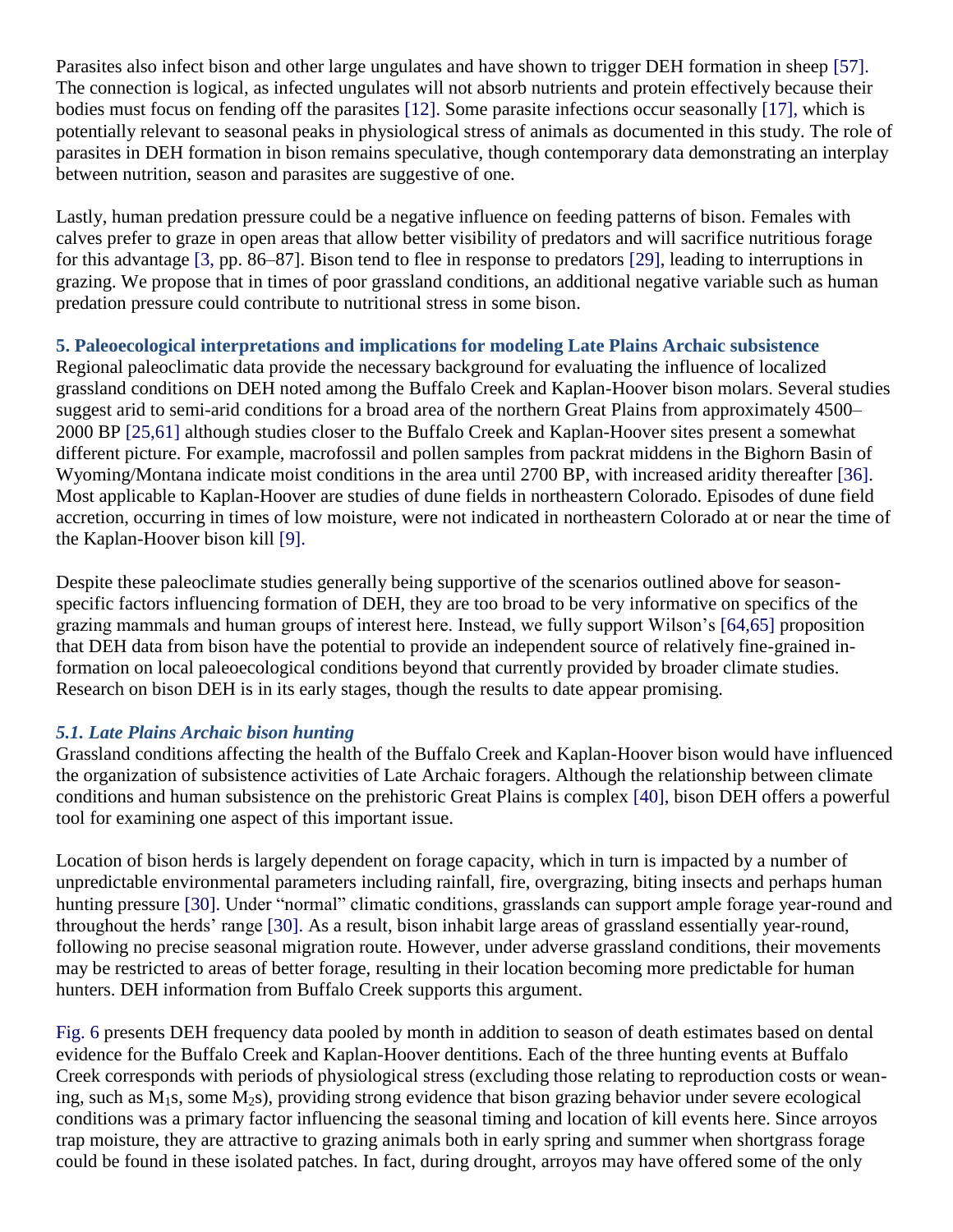patches of water and/or forage available. Construction of a corral structure in this arroyo by Late Archaic hunters offers another line of evidence suggesting that large groups of animals were repeatedly exploited here, requiring increased levels of labor and time investment [see 16,22]. This in turn suggests that herd behavior was highly predictable here, resulting in increased levels of hunting efficiency as well as food return rate [following 31].



MAR APR MAY JUN JUL AUG SEPT OCT NOV DEC JAN

Fig. 6. Dental enamel hypoplasia (DEH) frequency (%) pooled by month in comparison with season of death for bison kill events for Buffalo Creek (a) and Kaplan-Hoover (b). The Buffalo Creek graph shows the correspondence between repeated, seasonal periods of physiological stress (and DEH formation) and timing of three bison hunting events, demonstrating that bison behavior during such periods influenced the timing and location of kills at the site. In contrast, the Kaplan-Hoover graph illustrates no correspondence between the seasonal period of physiological stress (and DEH formation) with timing of the single, large kill event at the site and hence, that normal or above-average grassland conditions were the primary influence behind the timing of the bison hunt.

Predictability and significant numbers of aggregated bison appear to be the factors behind corral construction and timing of hunting events at Buffalo Creek, while physical condition of the prey did not seem to be a deterrent. The assemblage reflects selective use of the carcasses, with numerous complete or nearly complete articulated skeletons and anatomical portions and little evidence for marrow exploitation. This suggests that while poor physical condition of some or all bison was not a factor in the hunt, it was an important factor in the degree of butchery and transport of meat packages and processing for within-bone nutrients [44; see 56].

Grassland conditions in northeastern Colorado may have been average or above-average during the period when Kaplan-Hoover was occupied, a scenario supported by the dune field paleoclimate data discussed above. Under such conditions, we might expect bison herds to be relatively small and dispersed after the rut [30]. Their unpredictability does not appear to have discouraged seasonal timing of the large hunting event at Kaplan-Hoover; in fact, site size indicates the hunt was a large undertaking, requiring the cooperation of numerous individuals. The season of death suggests it was designed to meet nutritional needs of a large group or groups well into the winter months. Discovery of at least two typologically distinct projectile points made from different raw materials [59] may indicate the involvement of different cultural groups in the kill event. Similar to Buffalo Creek, it appears that many carcass portions were not processed for meat and marrow at Kaplan-Hoover [59, p. 138], although it is not clear if this was related to physical condition of the adult cow and bull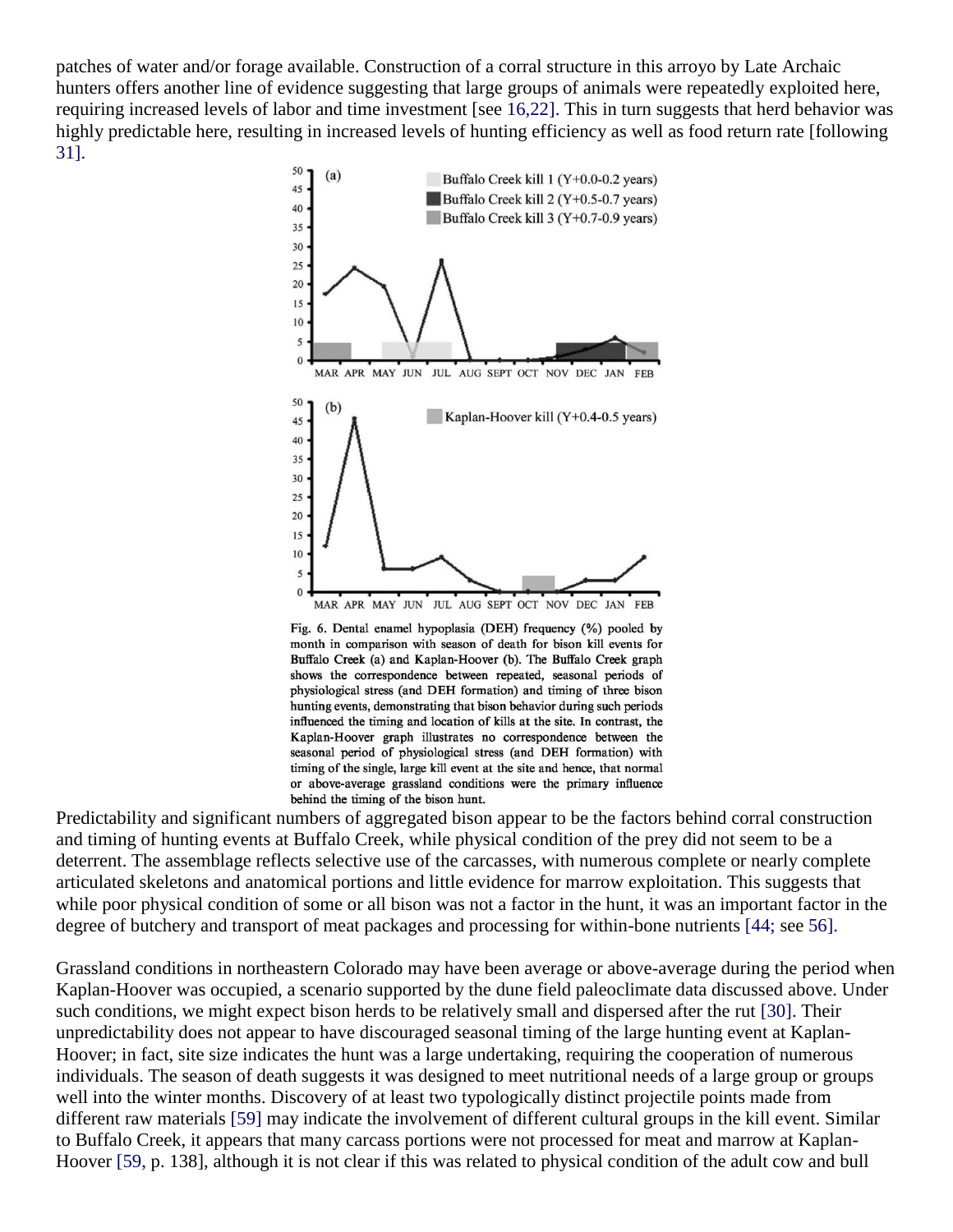herd or other factors. In summary, grassland conditions (below-average or optimal) influenced the timing and location of bison hunting at Buffalo Creek and Kaplan-Hoover, though in quite different ways. Nonetheless, both examples are informative about regional paleoecology and the responses of bison as well as Late Archaic human groups to their environments.

## **6. Summary and conclusions**

DEH offers indelible and relatively fine-grained records of physiological changes occurring during tooth development. These patterns can provide valuable insights into local paleoecological conditions as well as details of the relationship of individual animals to their environment. Based on the integration of ontogenetic and seasonal estimates of DEH formation in bison from two Late Plains Archaic kill/butchery locales with information on bison life history and grassland ecology, we propose that physiological stress was exacerbated by age-specific (birth, weaning) and season-specific (below-average forage capacity due to drought and/or winter severity) factors. In addition, non-specific factors such as disease, parasite infection, or human predation pressure may have been contributing stressors, though they are more difficult to link specifically with age or season. The combination of the physiological condition of bison and one or more stressors was significant enough to push disruption in tooth development over the "threshold level" and manifest in tooth defects in many individuals.

Differences between these two assemblages are most informative about local grassland conditions but especially intriguing are the responses of Late Plains Archaic foragers to them. DEH data from Buffalo Creek imply that bison predictability in the arroyo location was a critical factor in influencing the seasonal timing and location of repeated hunting events. In contrast, DEH information from Kaplan-Hoover indicates above-average forage capacity and favorable conditions for bison herds and in turn large-scale bison hunting by Late Plains Archaic groups. Both examples nicely illustrate how the dynamic relationship between humans and their local environment stimulated several unique events of communal hunting on the prehistoric Great Plains.

Based on the results of this study, it seems probable that observed DEH frequencies from Kaplan-Hoover are in fact quite normal, reflecting common patterns of stress within a bison population under average or aboveaverage grassland conditions. Aside from a few cases with especially high DEH frequencies (e.g., Buffalo Creek, Henry Smith, Casper), we believe that enamel hypoplasia affected many Plains bison to some degree. Future comparative studies of bison DEH are needed in order to evaluate this possibility. The limited documentation of DEH in bison is likely due to two main factors: (1) the lower portion of the tooth crown where DEH is most likely to be visible is embedded in mandibular bone in assemblages consisting of complete mandibles; and (2)many researchers have not recognized DEH due to lack of familiarity with the defect.

Wilson's [8,64] research was the first to demonstrate the exciting paleoecological and anthropological implications of tooth defects in bison. In this paper, we have built upon Wilson's insightful work by presenting a practical method for estimating ontogenetic and seasonal timing of hypoplasia formation in bison molars. We have also sought to expand the comparative database of bison with DEH in order to further our understanding of northern Great Plains grassland conditions in the past as well as relating these to the organization of prehistoric human subsistence during the Late Plains Archaic.

Lastly, we hope this study instigates similar research in the Old World, where a number of outstanding fossil bison assemblages have been recovered. DEH information from such assemblages could provide an intriguing component to the study of Paleolithic human–bison interaction.

### **Notes:**

<sup>1</sup> It should be noted that in the Buffalo Creek assemblage, molars in some complete mandibles could not be examined for defects since the relevant portion of tooth was under mandibular bone. Therefore, only in cases where the specimen would remain in good condition were complete mandibles subjected to the sawing of a small "window" on the lingual aspect to expose the lower tooth crown.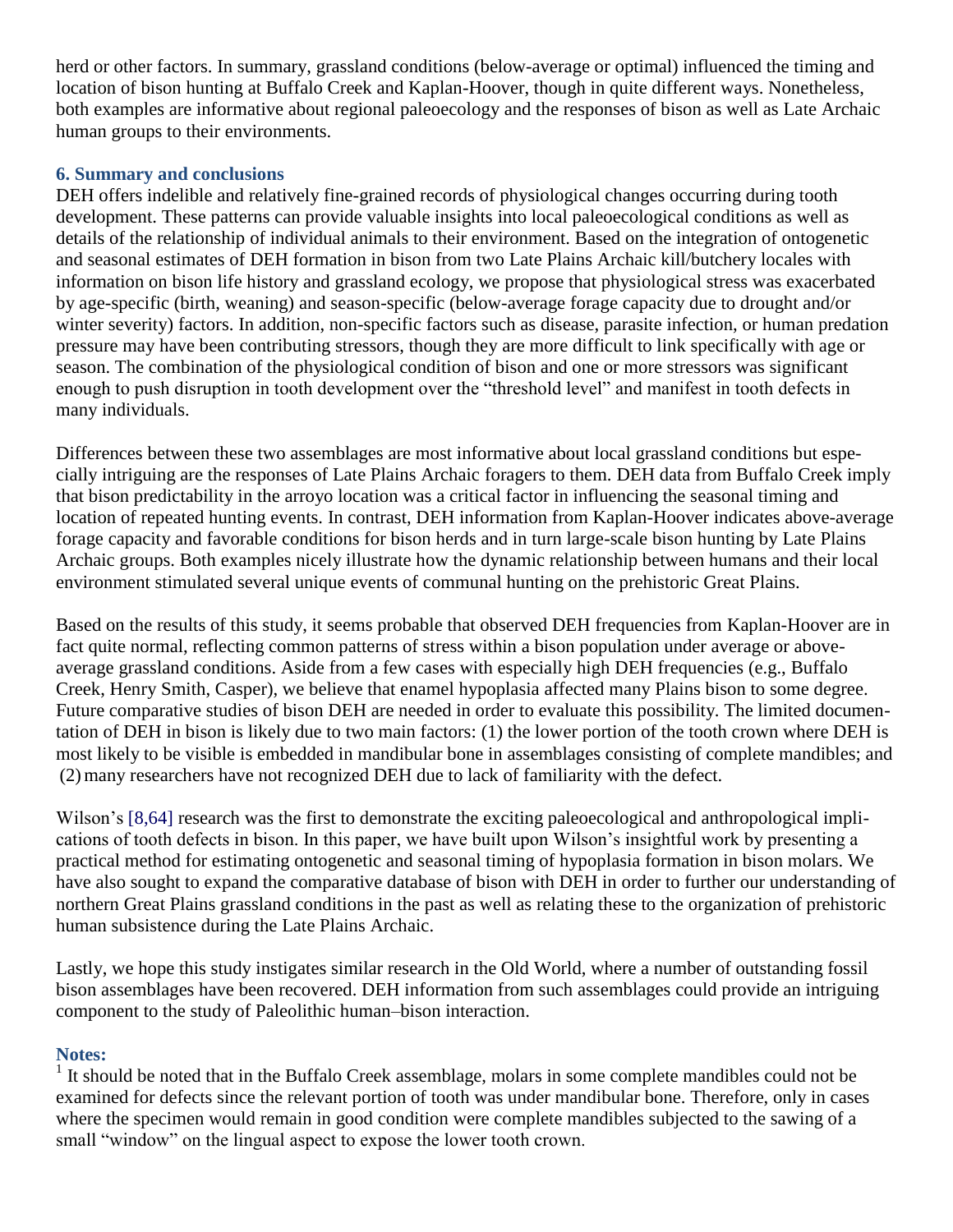# **References**

[1] A.A. Aguirre, D.E. Hansen, E.E. Starkey, R.G. McLean, Serologic survey of wild cervids for potential disease agents in selected national parks in the United States, Preventive Veterinary Medicine 21 (1995) 313– 322.

[2] R.C. Bentzen, The Mavrakis-Benzten Roberts Bison Trap, 48SH311, Report of the Sheridan Chapter, Wyoming Archaeological Society, 1962.

[3] J. Berger, C. Cunningham, Bison: Mating and Conservation in Small Populations, Columbia University Press, New York, 1994.

[4] L.R. Binford, Constructing Frames of Reference, University of California Press, Berkeley, 2001.

[5] B. Bratlund, Taubach revisited, Jahrbuch des Römisch-Germanischen Zentralmuseums Mainz 46 (1999) 67–174.

[6] W.A.B. Brown, P.V. Christofferson, M. Massler, M.B. Weiss, Postnatal tooth development in cattle, American Journal of Veterinary Research 21 (1960) 7–34.

[7] L.N. Carbyn, S. Oosenbrug, D.W. Anions, Wolves, Bison and the Dynamics Related to the Peace— Athabasca Delta in Canada's Wood Buffalo National Park, Circumpolar Research Series, No. 4, Canadian Circumpolar Institute, Edmonton, 1993.

[8] G.R. Clark, M.C. Wilson, The Ayers-Frazier Bison Trap (24PE30): a Late Middle Period bison kill on the Lower Yellowstone River, Archaeology in Montana 22 (1981) 23–77.

[9] M.L. Clarke, H.M. Rendell, Late Holocene dune accretion and episodes of persistent drought in the Great Plains of northeastern Colorado, Quaternary Science Reviews 22 (2003) 1051–1058.

[10] T.H. Clutton-Brock, A.W. Illius, K. Wilson, B.T. Grenfell, A.D.C. MacColl, S.D. Albon, Stability and instability in ungulate populations: an empirical analysis, The American Naturalist 149 (1997) 195–219.

[11] S.L. Collins, The measurement of stability in grasslands, Trends in Ecology and Evolution 10 (1995) 95–96. [12] R.L. Coop, I. Kyriazakis, Nutrition–parasite interaction, Veterinary Parasitology 84 (1999) 187–204.

[13] K. Dobney, A. Ervynck, A protocol for recording linear enamel hypoplasia on archaeological pig teeth, International Journal of Osteoarchaeology 8 (1998) 263–273.

[14] K. Dobney, A. Ervynck, Interpreting developmental stress in archaeological pigs: the chronology of linear enamel hypoplasia, Journal of Archaeological Science 27 (2000) 597–607.

[15] D.C. Dragon, B.T. Elkin, J.S. Nishi, T.R. Ellsworth, A review of anthrax in Canada and implications for research on the disease in northern bison, Journal of Applied Microbiology 87 (1999) 208– 213.

[16] J. Driver, Social hunting and multiple predation, in: D.V. Campana (Ed.), Before Farming: HunterGatherer Society and Subsistence, MASCA Research Reports, vol. 12, Philadelphia, 1995, pp. 2338.

[17] J. Dróżdż, A.W. Demiaszkiewicz, J. Lachowicz, Expansion of the Asiatic parasite Ashworthius sidemi (Nematoda, Trichostrongylidae) in wild ruminants in Polish territory, Parasitology Research 89 (2003) 9497.

[18] B.E. Ensor, J.D. Irish, Hypoplastic area method for analyzing dental enamel hypoplasia, American Journal of Physical Anthropology 98 (1995) 507517.

[19] M. Festa-Bianchet, J.-M. Gaillard, J.T. Jorgenson, Mass- and density-dependent reproductive success and reproductive costs in a capital breeder, The American Naturalist 152 (1998) 367379.

[20] T.A. Franz-Odendaal, Enamel hypoplasia provides insights into early systemic stress in wild and captive giraffes (Giraffa camelopardalis), Journal of Zoology 263 (2004) 197–206.

[21] T.A. Franz-Odendaal, J.A. Lee-Thorp, A. Chinsamy, Insights from stable light isotopes on enamel defects and weaning in Pliocene herbivores, Journal of Biosciences 28 (2003) 765–773.

[22] G.C. Frison, The Wardell Buffalo Trap 48SU301: Communal Bison Procurement in the Upper Green River Basin, Wyoming, Anthropological Papers, No. 48, University of Michigan Museum of Anthropology, Ann Arbor, 1973.

[23] G.C. Frison, Prehistoric Hunters of the High Plains, Academic Press, San Diego, 1991.

[24] G.C. Frison, C.A. Reher, Appendix I: age determination of buffalo by teeth eruption and wear, in: G.C. Frison (Ed.), The Glenrock Buffalo Jump, 48CO304: Late Prehistoric Period Buffalo Procurement and Butchering on the Northwestern Plains, Plains Anthropologist Memoir, No. 7, 1970, pp. 46–47.

[25] D.R. Gaylord, Holocene paleoclimatic fluctuations revealed from dune and interdune strata in Wyoming, Journal of Arid Environments 18 (1990) 123–138.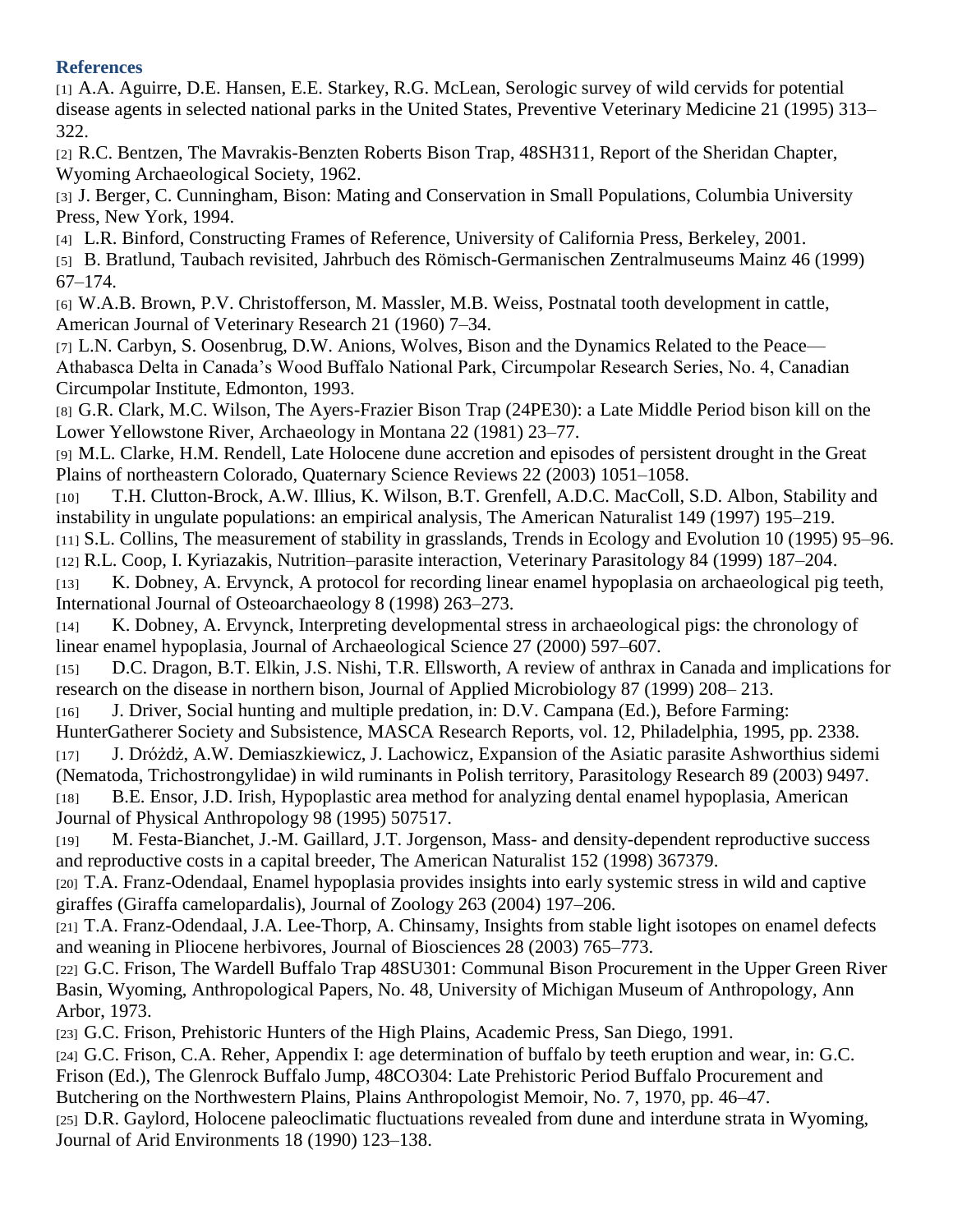[26] A.H. Goodman, G.J. Armelagos, Factors affecting the distribution of enamel hypoplasias within the human permanent dentition, American Journal of Physical Anthropology 68 (1985) 479–493.

[27] A.H. Goodman, J.C. Rose, Assessment of systemic physiological perturbations from dental enamel hypoplasias and associated histological structures, Yearbook of Physical Anthropology 33 (1990) 59–110. [28] D. Guatelli-Steinberg, What can developmental defects of enamel reveal about physiological stress in nonhuman primates? Evolutionary Anthropology 10 (2001) 138–151.

[29] R.D. Guthrie, Frozen Fauna of the Mammoth Steppe: The Story of Blue Babe, University of Chicago Press, Chicago, 1990.

[30] J.R. Hanson, Bison ecology in the northern Plains and a reconstruction of bison patterns for the North Dakota region, Plains Anthropologist 29 (1984) 93–113.

[31] R.L. Kelly, The Foraging Spectrum: Diversity in Hunter– Gatherer Lifeways, Smithsonian Institution Press, Washington, 1995.

[32] R.L. Kelly, Prehistory of the Carson Desert and Stillwater Mountains: Environment, Mobility, and Subsistence in a Great Basin Wetland, University of Utah Anthropological Papers 123, University of Utah Press, Salt Lake City, 2001.

[33] W.K. Lauenroth, O.E. Sala, Long-term forage production in North American shortgrass steppe, Ecological Applications 2 (1992) 397–403.

[34] S.V. Leshchinskiy, The Late Pleistocene beast solonetz of western Siberia: "mineral oases" in the mammoth migration paths, foci of the Palaeolithic man's activity, in: G. Cavarretta, P. Gioia,

M. Mussi, M. Palombo (Eds.), La Terra Degli Elefanti – The World of Elephants: Proceedings of the First International Congress, CNR, Rome, 2001, pp. 293–298.

[35] J.R. Lukacs, Enamel hypoplasia in the deciduous teeth of great apes: variation in prevalence and timing of defects, American Journal of Physical Anthropology 116 (2001) 199208.

[36] M.E. Lyford, J.L. Betancourt, S.T. Jackson, Holocene vegetation and climate history of the northern Bighorn Basin, southern Montana, Quaternary Research 58 (2002) 171181.

[37] G.A. Macho, D.J. Reid, M.G. Leakey, N. Jablonski, A.D. Beynon, Climatic effects on dental development of Theropithicus oswaldi from Koobi Fora and Olorgesailie, Journal of Human Evolution 30 (1996) 5770. [38] T. McHugh, The Time of the Buffalo, Alfred A. Knopf, New York, 1972.

[39] A.J. Mead, Enamel hypoplasia in Miocene rhinoceroses (Teleoceras) from Nebraska: evidence of severe physiological stress, Journal of Vertebrate Paleontology 19 (1999) 391397.

[40] D.J. Meltzer, Human responses to middle Holocene (Altithermal) climates on the North American Great Plains, Quaternary Research 52 (1999) 404–416.

[41] A.V. Milewski, R.E. Diamond, Why are very large herbivores absent from Australia? A new theory of micronutrients, Journal of Biogeography 27 (2000) 957–978.

[42] J. Moggi-Cecchi, E. Pacciani, J. Pinto-Cisternas, Enamel hypoplasia and age at weaning in 19th-century Florence, Italy, American Journal of Physical Anthropology 93 (1994) 957–978.

[43] E.J. Neiburger, Enamel hypoplasias: poor indicators of dietary stress, American Journal of Physical Anthropology 82 (1990) 231– 233.

[44] L. Niven, Enamel hypoplasia in bison: paleoecological implications for modeling hunter–gatherer procurement and processing on the Northwestern Plains, in: A. Pike-Tay (Ed.), Assessing Season of Capture, Age, and Sex of Archaeofaunas: Recent Work, Archaeozoologia XI (2000) 101–112.

[45] L.B. Niven, P. Wojtal, Cement furrows in the dentition of Mammuthus primigenius and the question of their etiology, Acta Zoologica Cracoviensa 45 (2002) 307–319.

[46] M.D. Ogilvie, B.K. Curran, E. Trinkaus, Incidence and patterning of dental enamel hypoplasia among the Neanderthals, American Journal of Physical Anthropology 79 (1989) 25–41.

[47] J.J. Pindborg, Aetiology of developmental enamel defects not related to fluorosis, International Dental Journal 32 (1982) 123– 134.

[48] G.E. Plumb, J.L. Dodd, Foraging ecology of bison and cattle on a mixed prairie: implications for natural area management, Ecological Applications 3 (1993) 631–643.

[49] B.M. Rothschild, L.D. Martin, G. Lev, H. Bercovier, G.H. Bar-Gal, C. Greenblatt, H. Donohue, M. Spigelman, D. Brittain, Mycobacterium tuberculosis complex DNA from an extinct bison dated 17,000 years before the present, Clinical Infectious Diseases 33 (2001) 305–311.